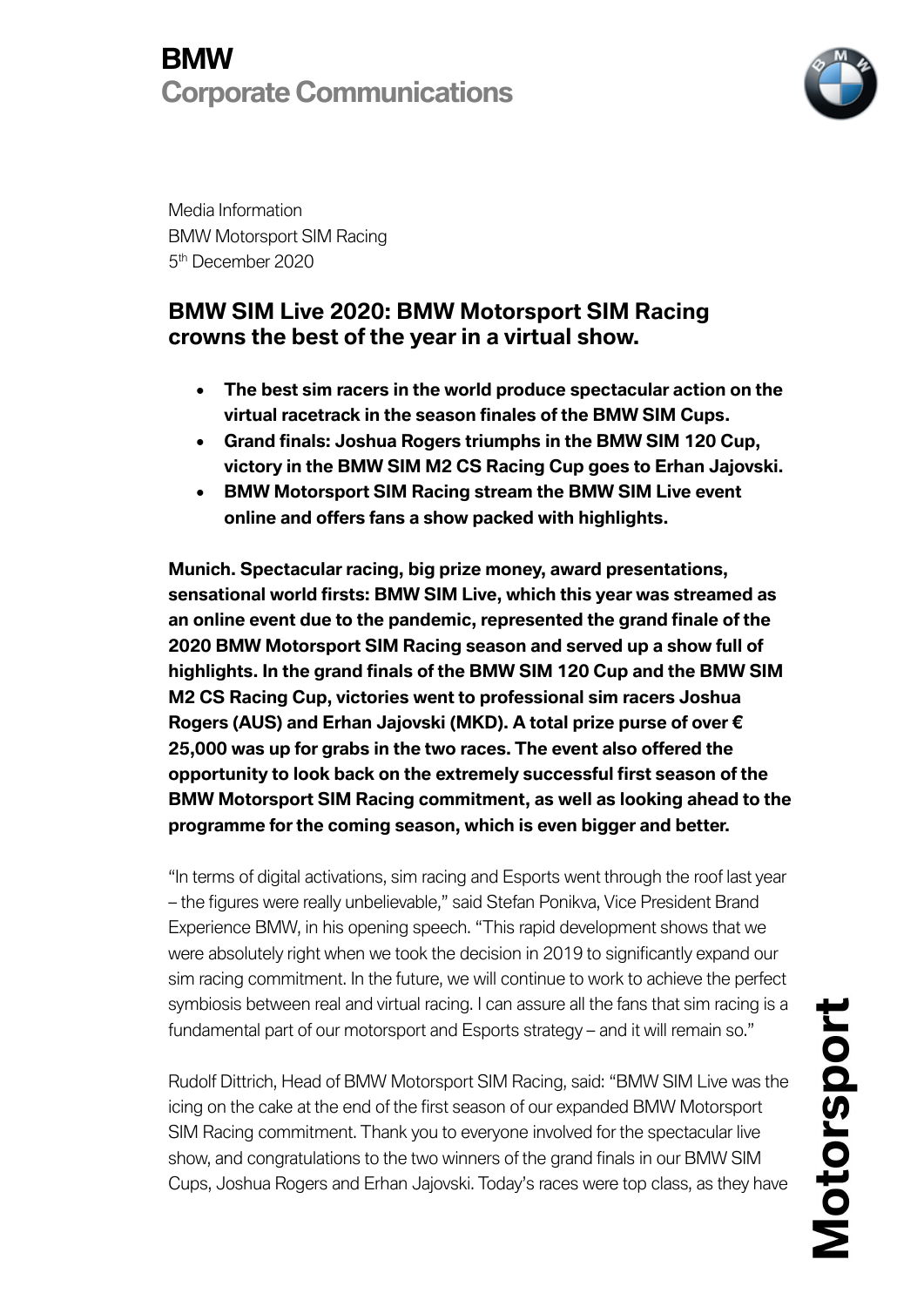## **BMW Corporate Communications**



been all season. We saw the best sim racers in the world go head to head in virtual BMW race cars and are already looking forward to giving them even more opportunities to compete at the highest level next year."

#### **Rogers and Jajovski win the grand finals.**

From a sporting perspective, the spotlight was on the grand finals of the two BMW SIM Cups at BMW SIM Live. Over the course of the season, a total of 22 of the world's top sim racers had qualified for the two finals via six races in the BMW SIM 120 Cup, in the virtual BMW M8 GTE, and ten races in the BMW SIM M2 CS Racing Cup. The finals were held as part of BMW SIM Live. The grand final of the BMW SIM 120 Cup took place on the iRacing simulation platform at 'Silverstone Circuit', as voted for on Twitter by the community in advance of the event on the iRacing simulation platform. Joshua Rogers took the victory and was rewarded with a cheque for 12,000 US dollars and a trophy featuring multimedia elements, elaborately designed by BMW Designworks. Second and third place went to Maximilian Bendcke (GER) and Graham Carroll (GBR), who received 6,000 and 3,000 US dollars in prize money for their efforts. "What an Event! Massive thanks to BMW who managed to put this event on in spite of the pandemic," said Rogers. "First, qualifying went well. I managed to get the lap in when it counted. Start of the race wasn't so good as I was falling back quickly. Then, I tried to pick up places where I could. Did an aggressive move on Maximilian which did not pay off. I got a penalty for it, which is fairplay. After that I tried to pick my line and analyze what was going on. And in the second to last corner the heavens opened up and the rest is history."

The grand final of the BMW SIM M2 CS Racing Cup took place at the virtual Nürburgring on the rFactor2 simulation platform. Erhan Jajovski was victorious in the BMW M2 CS Racing, ahead of Nikodem Wisniewski (POL) and Risto Kappet (EST). They received  $\epsilon$  2,000,  $\epsilon$  1,000 and  $\epsilon$  500 for their podiums. "In qualifying, luckily I nailed the last lap, which put me on pole position," said Javovski. "I am speechless now, I am so happy and relieved that I got the pole position and that the start of the race went smoothly. After that I just kept on driving until the end. I expected to be more under pressure, but it went my way this time."

#### **Awards, world firsts and looking ahead to the 2021 season.**

Within the BMW SIM Live show, which was presented by well-known sim racing presenter Ben Constanduros and BMW works driver Martin Tomczyk (GER) as copresenter, BMW Motorsport SIM Racing presented the "Move of the Year" and "Influencer of the Year" awards to Carlos Ramos (PUR) and sim racing YouTuber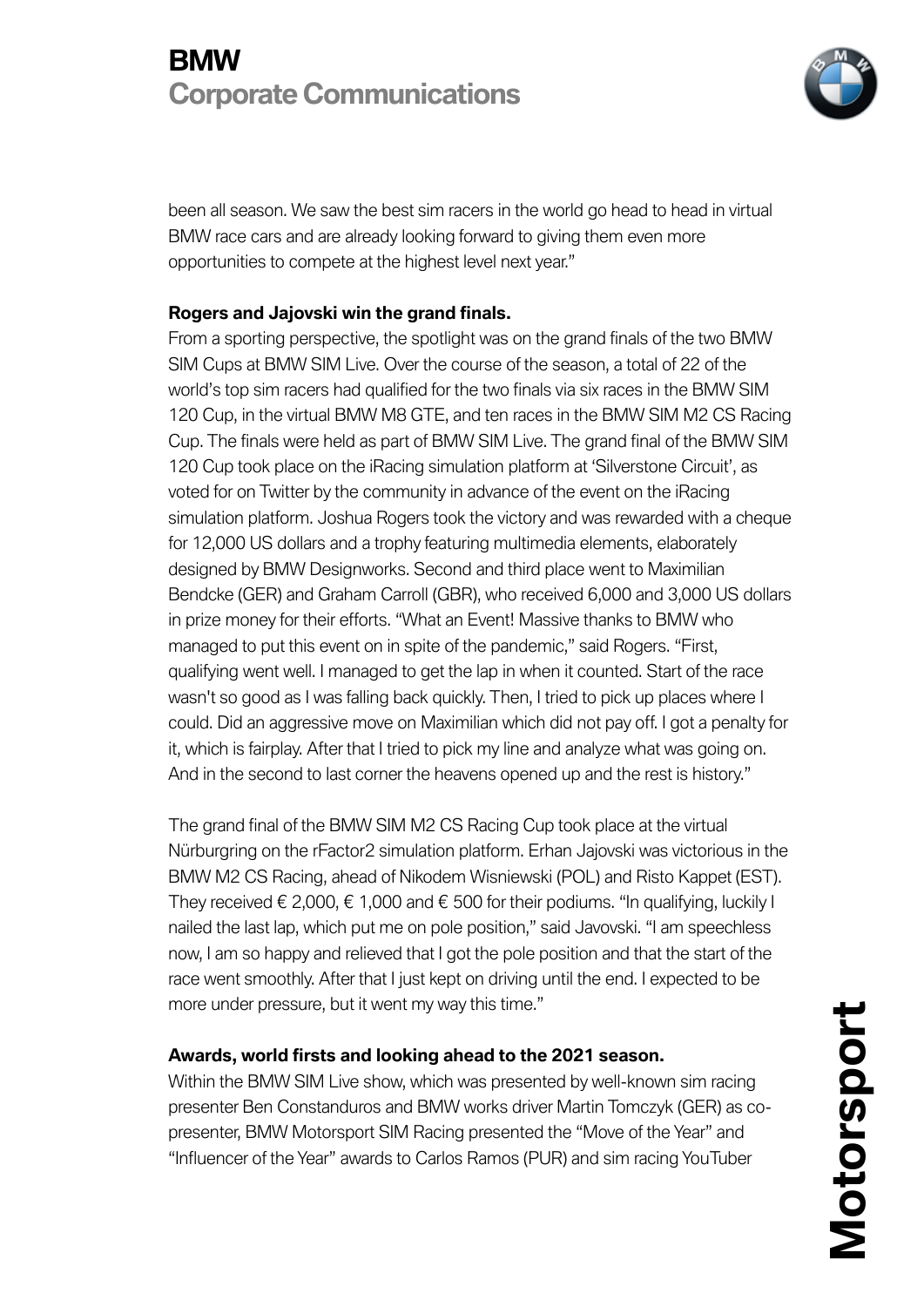## **BMW Corporate Communications**



Jimmy Broadbent (GBR). Ramos caused great excitement among the community with his spectacular drift pit stop, while Broadbent thrills thousands of fans every day with his extensive coverage of sim racing.

BMW SIM Live also provided a stage for some sensational world firsts. BMW works driver Philipp Eng (AUT) presented the steering wheel for the new BMW GT race car, the BMW M4 GT3, which was developed together with sim racing hardware manufacturer Fanatec. It is the first steering wheel in the world that can be used in both a real race car and a race simulator without any modifications. Other world firsts included the introduction of the virtual BMW M4 GT3 on the iRacing platform, before the real race car has even contested its first race, and the presentation of the "Fusion SL Concept" hybrid furniture, which can be transformed from modern lounge furniture to a fully-functioning sim rig in just a few simple steps.

Looking ahead to the coming season, BMW Motorsport SIM Racing presented a comprehensive programme. This includes an even larger range of BMW SIM Cups, close cooperations with four of the best sim racing teams in the world, establishing a BMW Motorsport SIM Racing Academy, and the announcement of the start of a BMW Motorsport SIM Racing World Tour.

#### **Media Contact.**

Benedikt Torka Spokesperson BMW Motorsport SIM Racing Phone: +49 (0)151 601 32455 E-mail: benedikt.torka@bmwgroup.com

Benjamin Titz Head of BMW Group Design, Innovations & Motorsports Communications Phone: +49 (0)179 – 743 80 88 E-mail: benjamin.titz@bmw.de

**Media website.** https://www.press.bmwgroup.com/global

**BMW Motorsport on the web.** Website: www.bmw-motorsport.com Facebook: www.facebook.com/bmwmotorsport **Motorsport** Motorsport